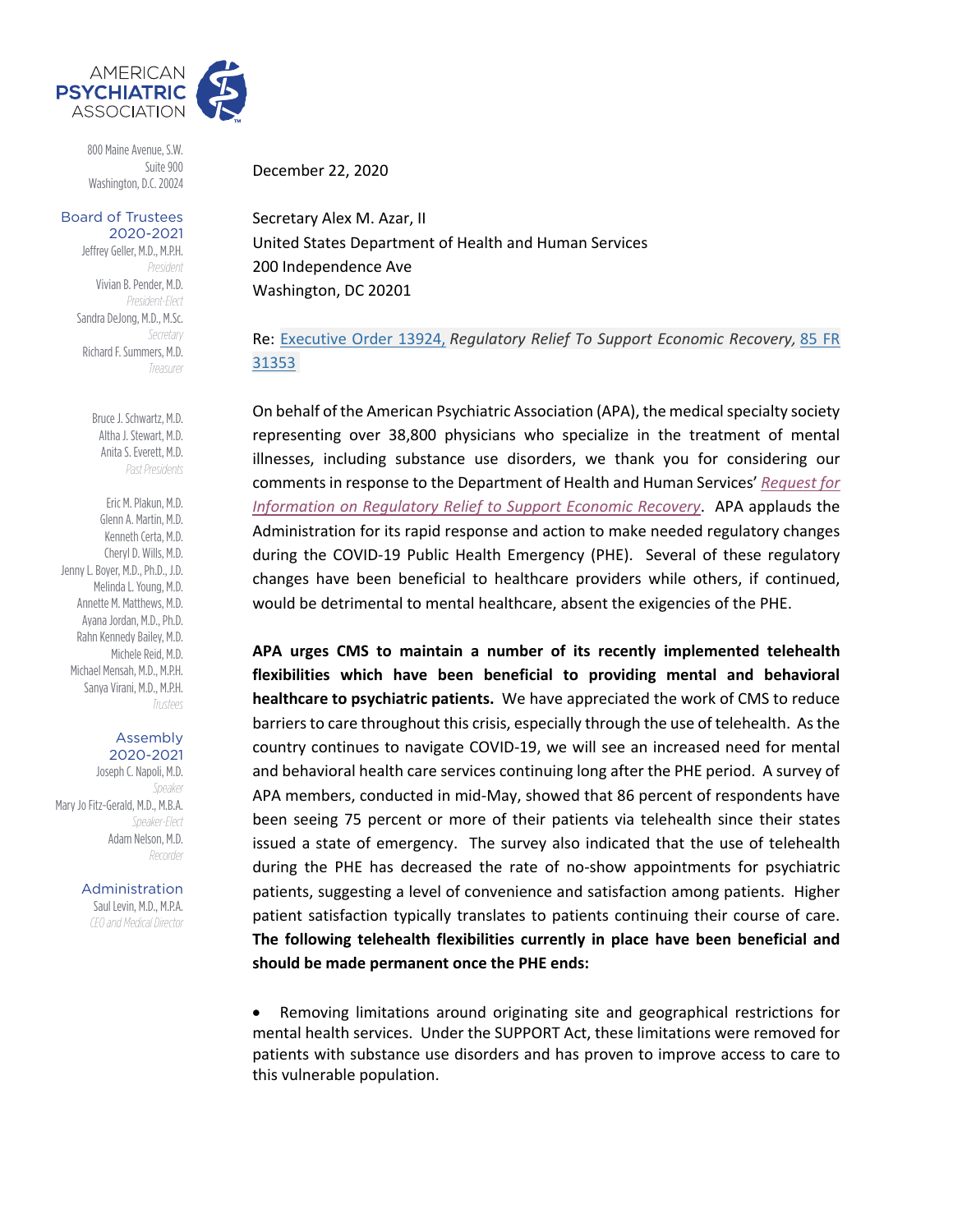- Including all services on the expanded Medicare approved telehealth list, including group psychotherapy (90853 and G0410). This addition affords physicians the opportunity to provide effective care to individuals in an array of settings.
- Allowing for the use of telephone (audio) only communications for evaluation and behavioral health services, including care for opioid use disorders, when it is in the patient's best interest (i.e. when a patient lacks access to necessary technology, broadband services) or in the event that a medical or behavioral health condition precludes them from live video conferencing (i.e. a patient with schizophrenia who is paranoid). In addition, payment for audio-only care should be at no less than what was established during the PHE. According to APA's survey, about 60 percent of respondents stated that up to 25 percent of their patients cannot access care via video platforms. Continuing audio only communication service flexibilities would ensure access to care to the most vulnerable patients.
- Maintaining coverage and increased payment for telephone evaluation and management services that match rates of the traditional outpatient evaluation and management services that may be provided in-person or via telehealth. Furthermore, in order for patients receiving their care via telephone (as opposed to in-person or via telehealth) to receive it as often as medically necessary, we would ask CMS to remove the frequency limitations that are imposed under these evaluation and management codes. The frequency limitations currently allow for telephone evaluation and management services to occur once every seven days, which may not be medically sufficient for some patients.
- Removing frequency limitations for existing telehealth services in inpatient settings and nursing facilities. Prior to the PHE, some CPT codes for inpatient settings could only be used every three days; and for certain CPT codes within skilled nursing facilities, only every 30 days. It is critical that frequency of care be determined by medical necessity based on clinical judgement, rather than any arbitrary restrictions and barriers to care.
- Allowing teaching physicians to provide direct supervision of medical residents remotely through telehealth. This will maximize the workforce and ensure continuity of training.

## **Although the aforementioned regulatory changes have been beneficial, several, if continued, could affect the overall quality of care of patients:**

- While instrumental to ensuring continuity of care during the COVID-19 PHE, we recommend that the Office of Civil Rights resume enforcing its authority around the HIPAA Privacy and Security Rules with respect to appropriate standards around live videoconferencing for telehealth. The administrative, technical, and physical standards under the Privacy and Security Rules ensure that providers are engaging in activities that protect patient information from potential breaches of privacy. Although purchasing software and entering business association agreements with vendors may create some temporary barriers to care, these requirements ensure basic patient protections, including encryption standards and audit trails. APA still emphasizes the need for telephone-only care, when necessary and appropriate, and, just as traditional landlines do not fall under the HIPAA Security Rule, neither should the use of cellular phones relying on WiFi or voiceover internet protocol (VOIP) connections.
- Recognizing the importance of allowing temporary flexibility for clinicians to meet the demand for treatment needs while COVID-19 strains health systems, it is important that a physician has the overall responsibility for the care of every psychiatric patient. Interactions between physical and mental health conditions and the medications used to treat them are complex and require advanced medical training in order to ensure high quality clinical care and adherence to best practices. Access to mental health and substance use treatment is more vital now, than ever.